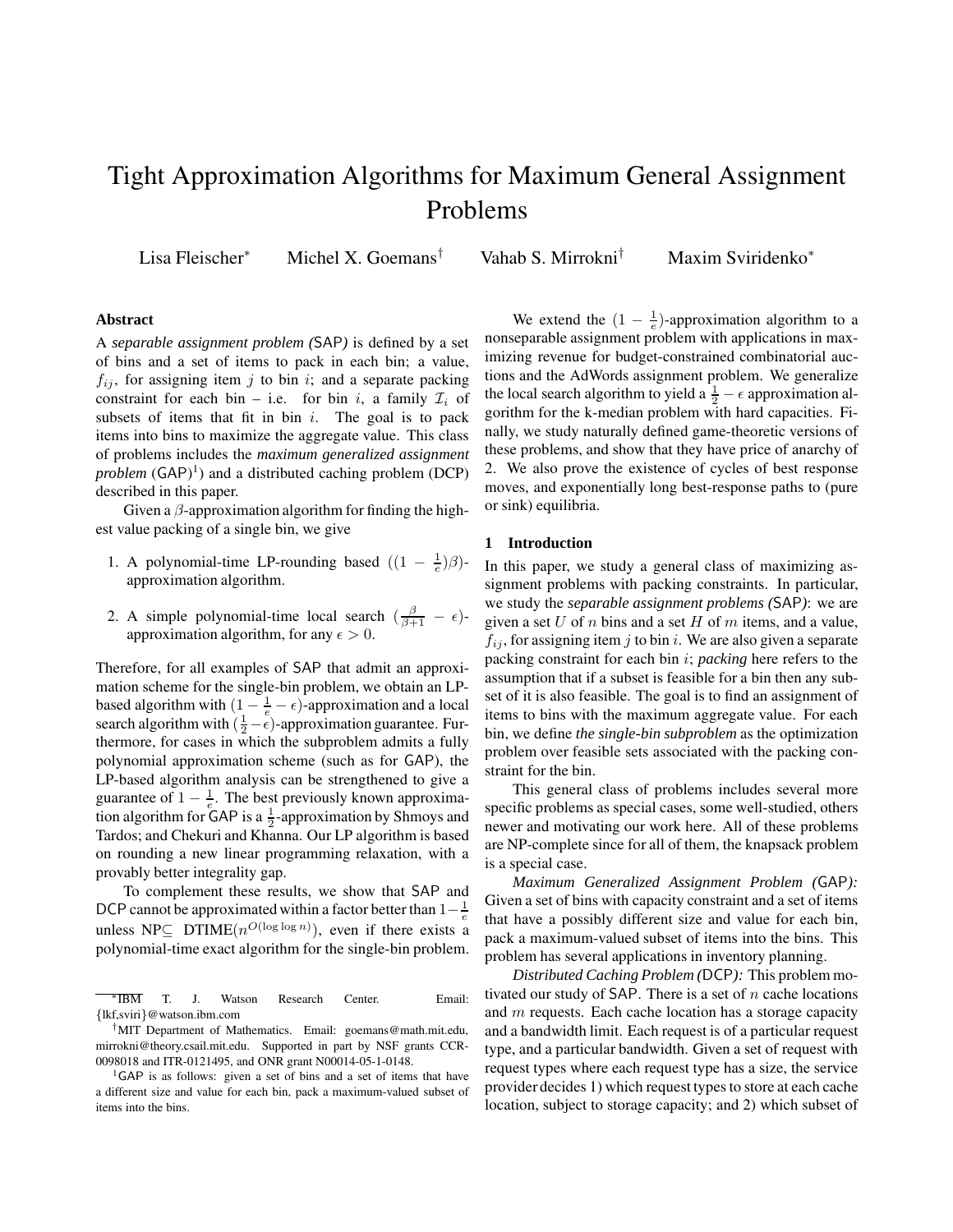requests to answer subject to the request type selection and available bandwidth at the cache. Since the storage space for a request type in a cache location is independent of the number of requests for that type, the bandwidth required to serve requests of the same type is the sum of bandwidth requirements for the individual requests. For each potential assignment of request to cache, there is an associated profit which depends on the connection cost for the request to the cache. The goal is to maximize the profit of providing requests.

**Our Results.** Our results depend on an algorithm to solve the single-bin subproblem in SAP. In an instance of the single-bin subproblem, we are given a bin  $i$ , a set of items with value  $v_j$  for each item j, and a packing constraint for bin i, i.e., a lower-ideal<sup>2</sup> family,  $\mathcal{I}_i$  of feasible subsets of items that can be packed in bin i. A  $\beta$ -approximation algorithm for  $\beta \leq 1$  for the single-bin subproblem is an algorithm that outputs a subset of items  $S \in \mathcal{I}_i$  such that for any other subset  $S' \in \mathcal{I}_i$  of items,  $\sum_{j \in S} v_j \ge \beta \sum_{j \in S'} v_j$ .

Given a  $\beta$ -approximation algorithm for the single-bin subproblem, we give

- 1. A polynomial-time LP-rounding based  $((1 \frac{1}{e})\beta)$ approximation algorithm.
- 2. A simple, polynomial-time local search  $\left(\frac{\beta}{\beta+1} \epsilon\right)$ approximation algorithm.<sup>3</sup>

For all of the specific problems mentioned above, there is an approximation scheme for the single-bin subproblem, so that we obtain an LP-based algorithm with  $(1 - \frac{1}{e_1} - \epsilon)$ approximation and a local search algorithm with  $\frac{1}{2} - \epsilon$ approximation guarantee. Furthermore, if the single-bin subproblem admits an FPTAS, a more careful analysis gives a  $1 - \frac{1}{e}$ -approximation algorithm for SAP. To complement these results, we show that SAP and DCP cannot be approximated within a factor better than  $1 - \frac{1}{e}$  unless NP⊆ DTIME $(n^{O(\log \log n)})$ , even if there exists a polynomial-time exact algorithm for the single-bin subproblem.

We extend the  $1 - \frac{1}{e}$ -approximation algorithm to a nonseparable assignment problem with applications in maximizing revenue for the budget-constrained combinatorial auctions and the AdWords assignment problem. We generalize the local search algorithm to yield a  $\frac{1}{2} - \epsilon$  approximation algorithm for the k-median problem with hard capacities. Finally, we study naturally defined game-theoretic versions of these problems, and show that they have price of anarchy of 2. We also prove the existence of cycles of best response moves, and exponentially long best-response paths to (pure or sink) equilibria. Thus a natural local search algorithm based on selfish bin behavior does not converge in polynomial time.

Due to the space constraint, some proofs are omitted in this extended abstract. We refer to Mirrokni [20] for the details of many missing proofs.

**Previous Work.** For the special case of GAP, Shmoys and Tardos [28] present an LP-rounding 2-approximation algorithm for the minimization problem. Chekuri and Khanna [6] observed that a  $\frac{1}{2}$ -approximation for GAP is implicit in [28]. Their method is based on an LP formulation with the integrality gap of at least 2. (Thus the LP we introduce here is provably stronger.) Chekuri and Khanna [6] develop PTAS's for a special case of this problem called the multiple knapsack problem. In this problem, each item has the same size and the same profit for all cache locations. They also classify the APX-hard special cases of GAP.

Fisher, Nemhauser, and Wolsey [10] consider the problem of maximizing a submodular function subject to the set being the independent set of a matroid. They describe both a simple greedy algorithm, and a local search algorithm that give an approximation guarantee of  $\frac{1}{2}$ . Chekuri [5] shows that SAP can be modelled as such a problem; his reduction is described in Section 3. Therefore, the proofs of Fisher et al. imply that if the single bin subproblem is solved optimally, their algorithms yield  $\frac{1}{2}$  approximation for SAP. In this paper, we describe a similar local search algorithm, and show that it also yields a good guarantee for SAP even when the single bin subproblem is solved approximately.

Sviridenko shows that the greedy algorithm gives a 1 –  $\frac{1}{e}$ -approximation for maximizing a submodular function subject to one knapsack constraint [30], but does not consider assignment type problems with sets of packing constraints. Indeed the simple greedy algorithm does worse than  $1 - \frac{1}{e}$  even for the multiple knapsack problem. Using LP techniques [1, 29], approximation algorithms with the guarantee of  $1 - \frac{1}{e}$  for some maximum coverage problems are known. These techniques are different from ours and cannot handle SAP as the packing constraints in SAP are more general.

Gomes, Regis, and Shmoys [16] use a set packing LP and a rounding scheme similar to the one we use here but to obtain a  $1 - \frac{1}{e}$ -approximation algorithm to solve the partial latin square extension problem. In particular, their LP does not capture knapsack packing constraints. Independent of our work, Nutov, Beniaminy, and Yuster [22] give a  $1 - \frac{1}{e}$ approximation algorithm for a special case of GAP with fixed profits. They use a different LP LP formulation that does not capture the general GAP.

Baev and Rajaraman [3] study a problem of data placement in networks. They formalize a minimization version of our problem in which they need to place objects in caches to minimize the total connection costs. They give a constantfactor approximation for this problem, which is improved to

 $^{2}A$  family  $\mathcal{I} \subseteq 2^{H}$  of subsets of a set H is lower-ideal, if for each two subsets S and R such that  $R \subseteq S$ , if  $S \in \mathcal{I}$ , then  $R \in \mathcal{I}$ .

<sup>&</sup>lt;sup>3</sup>For the local search algorithm, we can set  $\epsilon$  to be exponentially small, i.e.,  $\epsilon = \frac{1}{2^{cn}}$  for any constant  $c > 0$ .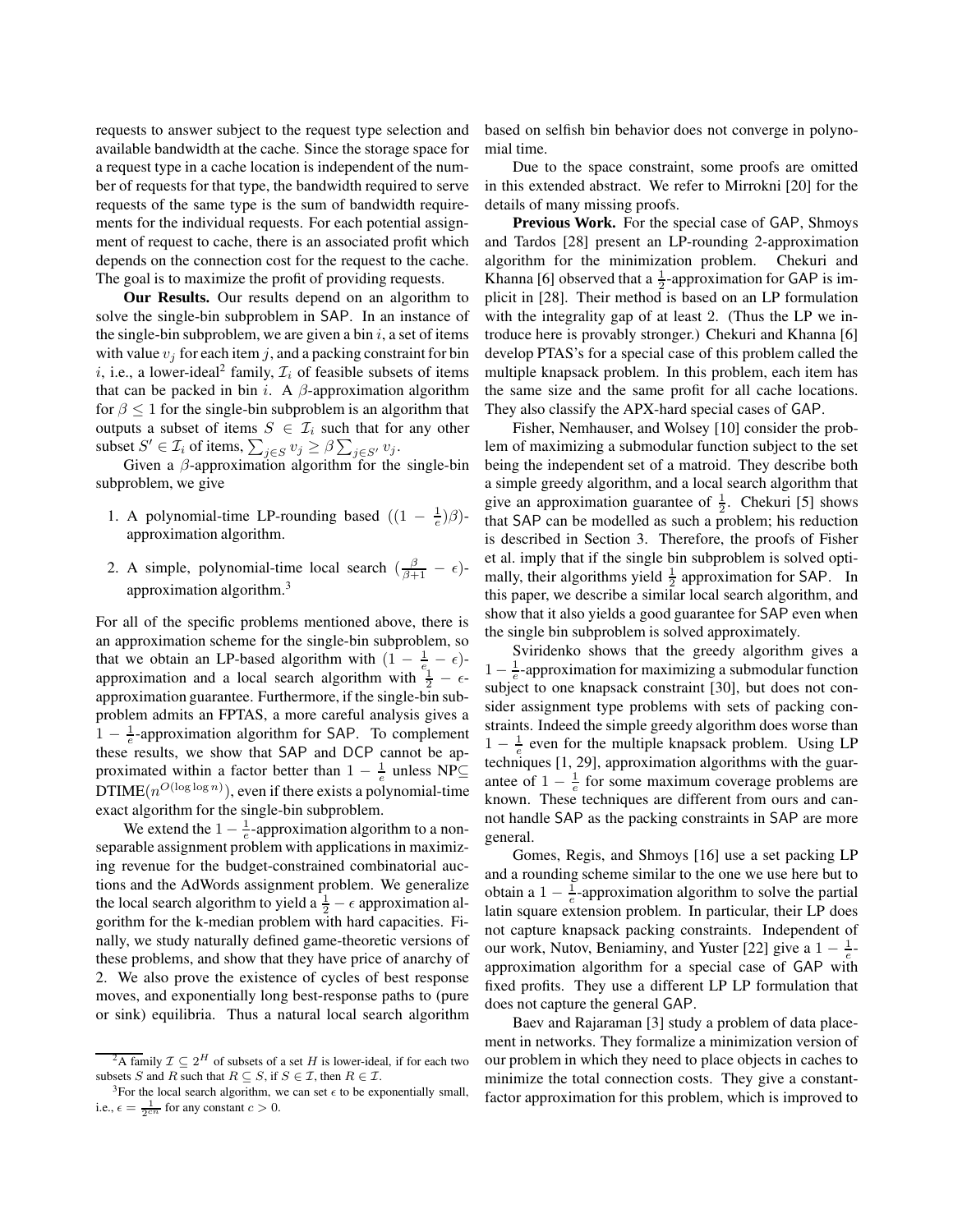factor 10 by Swamy [31]. In the conclusion of [3], they suggest considering the problem with bandwidth as an important extension.

Goemans, Li, Mirrokni, and Thottan [13], formalize a decentralized version of DCP in the context of the service provider 3G cellular networks. In this setting, *resident* subscribers are cache locations that can provide content to *clients*. However, [13] only models a special case of the problem by ignoring the bandwidth constraint and connection costs.

**The Distributed Caching Problem (**DCP**).** Here, we formally define the distributed caching problems that are special cases of SAP. The general distributed caching problem that we formalize here is denoted by CapIBDC:

CapIBDC: Let  $U$  be a set of  $n$  cache locations with given available capacities  $A_i$  and given available bandwidths  $B_i$  for each cache location i. There are k request types;<sup>4</sup> each request type t has a size  $a_t$  (1  $\leq t \leq k$ ). Let H be a set of m requests with a reward  $R_j$ , a required bandwidth  $b_j$ , a request type  $t_j$  for each request j, and a cost  $c_{ij}$  for connecting each cache location  $i$  to each request  $j$ . The profit of providing request j by cache location i is  $f_{ij} = R_j - c_{ij}$ . A cache location i can service a set of requests  $S_i$ , if it satisfies the *bandwidth constraint*:  $\sum_{j \in S_i} b_j \leq B_i$ , and the *capacity constraint*:  $\sum_{t \in \{t_j | j \in S_i\}} a_t \leq A_i$  (this means that the sum of the sizes of the request types of the requests in cache location  $i$  should be less than or equal to the available capacity of cache location i). We say that a set  $S_i$  of requests is feasible for cache location  $i$  if it satisfies both bandwidth and capacity constraints for bin  $i$ . The goal of the CapIBDC problem is to find a feasible assignment of requests to cache locations to maximize the total profit; i.e., the total reward of requests that are provided minus the connection costs of these requests.

We also consider the following special cases of the CapIBDC problem: The CapDC problem is a special case of CapIBDC problem without bandwidth constraint. The IBDC problem is a special case of CapIBDC problem without capacity constraint. From this definition, one can see that IBDC is a special case of CapDC where there exists exactly one request of each request type, the available capacity of cache locationsin CapDC is equal to the available bandwidth of cache locations in IBDC, and the size of request types in CapDC corresponds to the bandwidth requirement of requests in IBDC. The uniform CapDC problem is a special case of the CapDC problem where the size of all request types is the same, i.e.,  $a_t = a$  for all  $1 \leq t \leq k$ . The uniform IBDC problem is a special case of the IBDC problem where the bandwidth requirement of all requests is the same, i.e.,  $b_j = b$  for all  $j \in H$ . We refer to all

variants of the distributed caching problems as DCP. We also consider the fractional variant of CapIBDC, denoted by CapFBDC. In CapFBDC, a cache location may satisfy a request fractionally. The main reason to consider this setting is that a request may capture the requests for the same file in a region. In this case, some of these files may get service from one cache location and others from another cache location.

#### **2 LP-Based Approximation Algorithms**

In this section, we give a  $((1 - \frac{1}{e})\beta)$ -approximation for SAP and its variants where  $\beta$  is the approximation factor of the algorithm for the single-bin subproblem. The general approach is to formulate an (exponential-size) integer program, solve the linear program relaxation approximately, round the solution to the linear program, and prove that the rounded solution has this guarantee. There are two main issues here: proving the goodness of the rounded solution, and obtaining a good solution to the large linear program in polynomial time. We first discuss the approach in the context of SAP, and then discuss some extensions.

## **2.1 Separable Assignment Problems**

**Formulation.** We give an exponential-size integer programming formulation for SAP. Let  $\mathcal{I}_i$  for  $i \in U$  be the set of all feasible assignments of items to bin  $i$ ; these are the feasible solutions to the single-bin subproblem for bin *i*. For a set  $S \in \mathcal{I}_i$ , let  $X_S^i$  be the indicator variable that indicates if we choose  $S$  as the subset of items for bin  $i$ . The first constraint is that we cannot assign more than one set to a bin *i*, thus for all  $i \in U$ ,  $\sum_{S \in \mathcal{I}_i} X_S^i = 1$ . Moreo ver, we cannot assign each item to more than one bin:  $\sum_{i,S \in \mathcal{I}_i:j \in S} X_i^S \leq 1$ . Our objective is to find an assignment of items to bins to maximize the sum of profits, i.e.,  $\sum_{i,S\in\mathcal{I}_i} f_i^S X_i^S$  where  $f_i^S = \sum_{j\in S} f_{ij}$ . By relaxing the 0-1 variables to nonnegative real variables, we obtain the following linear programming relaxation:

(2.1) max 
$$
\sum_{i \in U, S \in \mathcal{I}_i} f_i^S X_i^S
$$
  
s.t. 
$$
\sum_{i \in U, S \in \mathcal{I}_i: j \in S} X_i^S \le 1 \quad \forall j \in H
$$

$$
\sum_{S \in \mathcal{I}_i} X_i^S = 1 \qquad \forall i \in U
$$

$$
X_i^S \ge 0 \qquad \forall i \in U, \forall S \in \mathcal{I}_i
$$

Let LP(SAP) denote the objective function value of this LP.

**Rounding the Fractional Solution.** Given a solution to the linear program  $(2.1)$ , independently for each bin i, assign set S to i with probability  $X_S^i$ . In the resulting solution, some item  $j$  may be contained in more than one of the sets assigned to the bins. In this case, item  $j$  is assigned to the bin among these bins with the maximum  $f_{ij}$ -value. Note that the resulting assignment after this step is feasible, since the family  $\mathcal{I}_i$  for each bin i is lower-ideal.

THEOREM 2.1. *The expected value of the rounded solution*

<sup>&</sup>lt;sup>4</sup>Request type can be thought as different files that should be delivered to clients.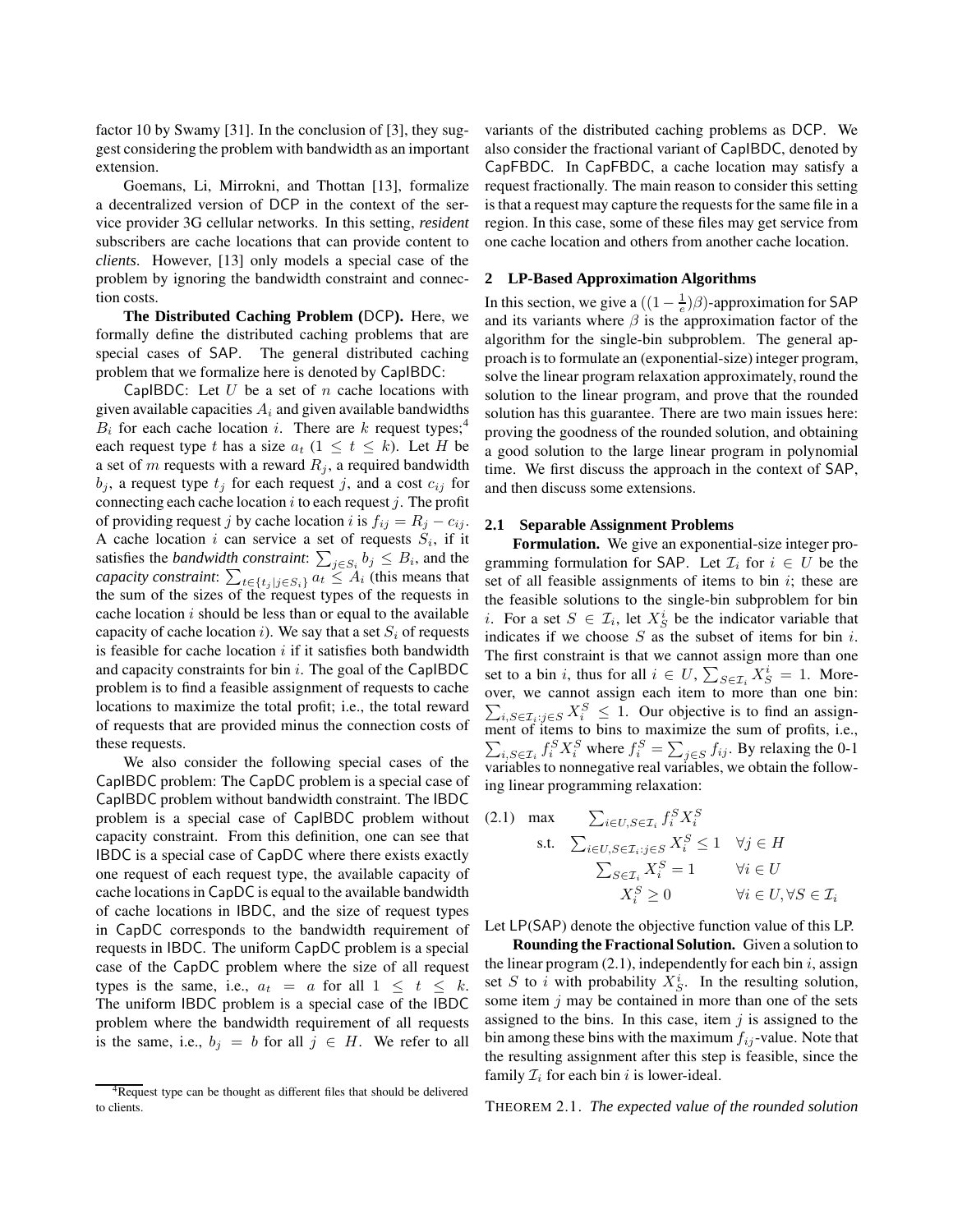*is at least*  $(1 - (1 - \frac{1}{n})^n)$  LP*(*SAP*)*.

 $\sum_{S \in \mathcal{I}_i:j \in S} X_i^S$  is nonzero in the non-increasing order of *Proof.* For item j, sort the bins i for which  $Y_i$  =  $f_{ij}$ . Without loss of generality assume that these bins are  $1, 2, \ldots, l$  and  $f_{1j} \geq f_{2j} \ldots \geq f_{lj} \geq 0$ . With probability  $Y_1$  the set that is assigned to bin 1 contains j, thus item j is assigned to bin 1. In this case, the value of item j is  $f_{1i}$ . With probability  $(1 - Y_1)Y_2$ , bin 1 does not have item j in its subset and bin 2 has item  $j$  in its set. In this case, the value of item j is  $f_{2i}$ . Proceeding similarly, we obtain that the expected value for request  $j$  in the rounded solution is  $f_{1j}Y_1 + f_{2j}(1-Y_1)Y_2 + \ldots + f_{lj}(\Pi_{i=1}^{l-1}(1-Y_i))Y_l$ . The contribution of item  $j$  in the value of the fractional solution is  $\sum_{1 \leq i \leq l} f_{ij} Y_i$ . This in conjunction with Lemma 2.1 below yields the result.

LEMMA 2.1.  $f_{1j}Y_1 + f_{2j}(1-Y_1)Y_2 + \ldots + f_{lj}(\Pi_{i=1}^{l-1}(1-\Pi_i))$  $(Y_i)$ ) $Y_l \, \geq \, \left( 1 - \left( 1 - \frac{1}{l} \right)^l \right) \sum_{1 \leq i \leq l} f_{ij} Y_i$  whenever  $Y_i \, \geq \, 0$ for all i and  $\sum_i Y_i \leq 1$  and  $f_{1j} \geq f_{2j} \geq \ldots \geq f_{lj} \geq 0$ .

*Proof.* From the arithmetic/geometric mean inequality, one can derive (see Lemma 3.1 in [15]):

$$
1 - (\prod_{i=1}^{k} (1 - Y_i))
$$
  
=  $Y_1 + (1 - Y_1)Y_2 + \dots + (\prod_{i=1}^{k-1} (1 - Y_i))Y_k$   

$$
\geq \left(1 - \left(1 - \frac{1}{k}\right)^k\right) \sum_{i=1}^{k} Y_i
$$

for any k. Multiplying this inequality by  $f_{kj} - f_{k+1,j} \geq 0$ where  $f_{l+1,j} = 0$ , summing over k and using the monotonicity of  $(1 - (1 - 1/k)^k)$ , we derive the lemma.

**Solving the LP.** The number of variables in the linear program (2.1) is exponential. To solve this LP, we first solve its dual (2.2) given below.

(2.2) min 
$$
\sum_{i \in U} q_i + \sum_{j \in H} \lambda_j
$$
  
s.t. 
$$
q_i + \sum_{j \in S} \lambda_j \ge f_i^S \quad \forall i \in U, \forall S \in \mathcal{I}_i
$$

$$
\lambda_j \ge 0 \qquad \forall j \in H.
$$

The dual linear program (2.2) has a polynomial number of variables, but exponentially many constraints. We rewrite it as a fractional covering problem as follows:

(2.3) min 
$$
\sum_{i \in U} q_i + \sum_{j \in H} \lambda_j
$$
  
s.t.  $(q_i, \lambda) \in \mathcal{P}_i$   $\forall i \in U$   
 $\lambda_j \geq 0$   $\forall j \in H$ .

Here,  $P_i$  is the polytope defined by constraints of the form  $q_i \ge \sum_{j \in S} (f_{ij} - \lambda_j)$  for all  $S \in \mathcal{I}_i$ . To solve the LP, we

will need a separation algorithm for  $P_i$ . We define an  $\beta$ *approximate separation algorithm* for polytope  $P_i$  to be an algorithm that given a point  $(q_i, \lambda_j | j \in H)$  returns either a violated constraint, or guarantees that  $(\frac{q_i}{\beta}, \lambda_j | j \in H)$  is feasible for  $P_i$ . We let LP(Dual SAP) denote the objective function value of the linear program (2.2).

LEMMA 2.2. *For any*  $\delta > 0$ , *given a polynomial-time*  $\beta$ *approximate separation algorithm for* P<sup>i</sup> *, we can design a polynomial-time*  $(\beta - \delta)$ -*approximation algorithm to solve the linear program (2.2) and hence the linear program (2.1).*

The proof of this lemma is omitted here. The fact that, for a class of packing-covering linear programs, an approximate separation oracle for the dual implies an approximate solution for the primal is also observed by Carr and Vempala [4] and by Jain, Mahdian and Salavatipour [17]. An approximate solution to the linear programs (2.1) and (2.2) can also be obtained via Lagrangian LP algorithms [11, 25, 33, 34].

We can use a  $\beta$ -approximation algorithm for the singlebin subproblem for bin i to design a  $\beta$ -approximate separation algorithm for  $P_i$ . The  $\beta$ -approximate separation algorithm for  $\mathcal{P}_i$  asks, given  $(q_i, \lambda_j | j \in H)$ , find a set  $S \in \mathcal{I}_i$ such that  $q_i < \sum_{j \in S} (f_{ij} - \lambda_j)$ . It is sufficient to find the set  $S \in \mathcal{I}_i$  that maximizes  $\sum_{j \in S} (f_{ij} - \lambda_j)$ . Since  $\mathcal{I}_i$  is lowerideal, we know that if  $q_i < 0$  then the set  $S = \emptyset$  violates the above inequality. Moreover, we can consider only items  $j$  for which  $f_{ij}-\lambda_j$  is positive. In fact, we can set max $(0, f_{ij}-\lambda_j)$ as the value of item  $j$  in the single-bin subproblem and use a  $\beta$ -approximation algorithm for the single-bin subproblem, to find a subset  $S^* \in \mathcal{I}_i$  with value  $q_i^*$  such that for any set  $S' \in \mathcal{I}_i, q_i^* = \sum_{j \in S^*} (f_{ij} - \lambda_j) \geq \beta \sum_{j \in S'} (f_{ij} - \lambda_j).$ We know that either  $q_i^* > q_i$  in which case we find a violated constraint, or  $q_i^* \le q_i$ . In the later case, we know that for any subset  $S' \in \mathcal{I}_i$ ,  $\sum_{j \in S'} (f_{ij} - \lambda_j) \leq \frac{q_i^*}{\beta} \leq \frac{q_i}{\beta}$ . Therefore, in this case  $(\frac{q_i}{\beta}, \lambda_j | j \in U)$  is feasible for  $\mathcal{P}_i$ . Hence, a  $\beta$ -approximation algorithm for the single-bin subproblem is a  $\beta$ -approximate separation algorithm for  $\mathcal{P}_i$ . The above and previous discussion yields a guarantee of  $\left(1 - \left(1 - \frac{1}{n}\right)^n\right) (\beta - \delta)$ . Since  $\delta$  can be chosen to be exponentially small (it determines the parameters of a binary search) and we have that  $\left(1 - \left(1 - \frac{1}{n}\right)^n\right) \ge 1 - \frac{1}{e} + \frac{1}{32n^2}$ , we can remove the dependence on  $\delta$  and obtain the following general result.<sup>5</sup>

THEOREM 2.2. *Given a polynomial-time* β*-approximation algorithm for the single-bin subproblem, there exists a polynomial-time* ((1 − <sup>1</sup> e )β)*-approximation algorithm for* SAP*.*

 $\frac{5}{7}$ The observation that one has enough room between  $(1 - 1/e)$  and  $(1 - (1 - 1/n)<sup>n</sup>)$  was pointed out to us by Raphael Yuster (similarly to Proposition 2.1 in [22]); see also the improvement in the forthcoming Theorem 2.4.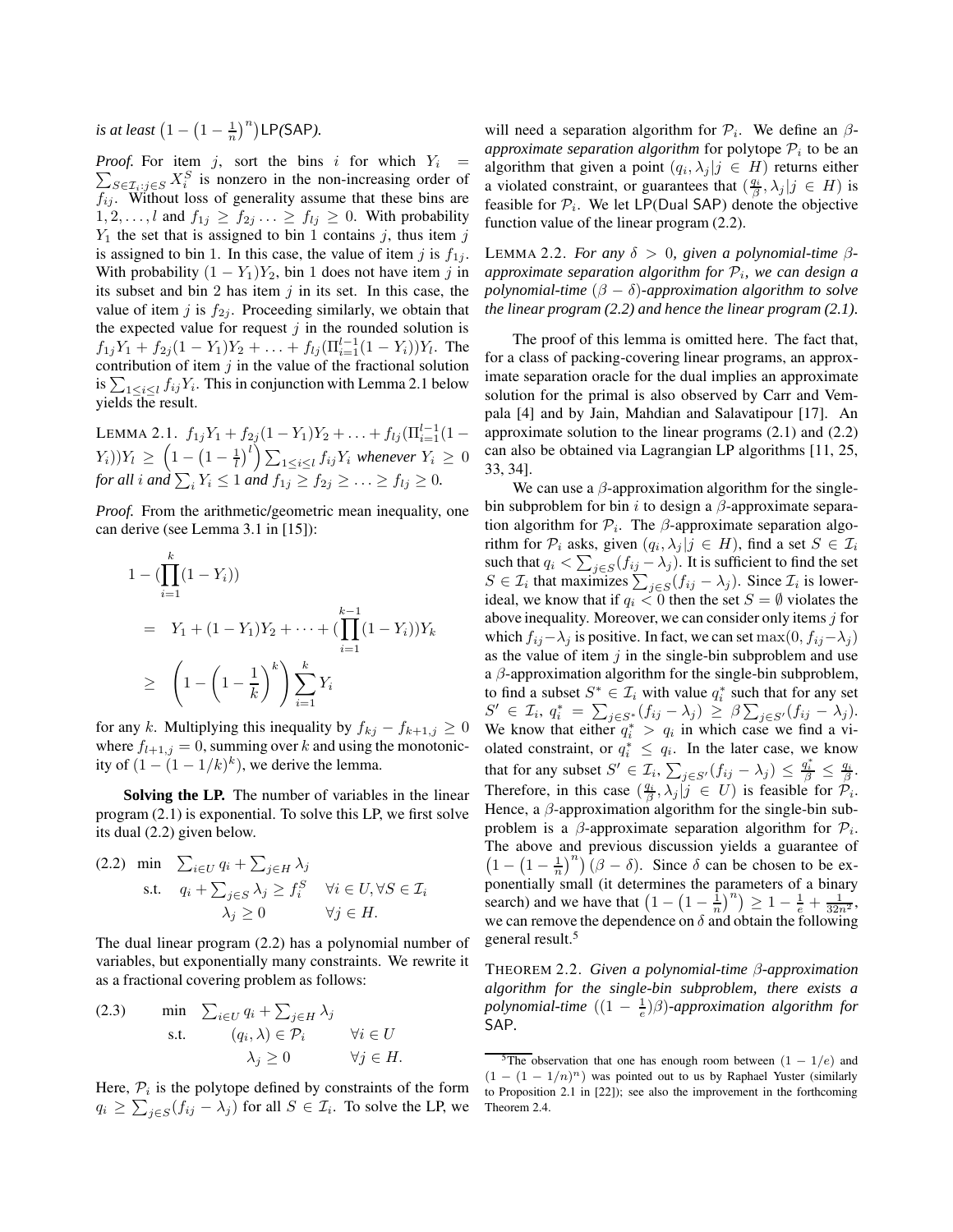**Solving the single-bin subproblem.** In this section, we show that the single-bin problem for each problem class in SAP discussed in the introduction has an approximation scheme. Thus, for all problem classes, this yields polynomial-time  $1 - \frac{1}{e} - \epsilon$ -approximation algorithms.

GAP: the single-bin subproblem is a knapsack problem, for which an efficient FPTAS is well-known.

CapDC: the single-bin subproblem is to pack request types into the bin (respecting the bin capacity) to maximize the value of the items that can then be assigned to the bin. An item  $j$  can only be assigned if the corresponding type  $t_i$  is assigned. This is a knapsack problem, and thus has an FPTAS.

CapIBDC: the single-bin subproblem is the following 2 dimensional knapsack problem: bin i has  $A_i$  available space and  $B_i$  available bandwidth. Item  $j \in S$  has value  $v_j$ , type  $t_j$ , and bandwidth consumption  $r_j$ . Each type t has size  $s_t$ . A feasible packing of items and types into bin  $i$ , satisfies total bandwidth of items in bin i is at most  $B_i$ , the total size of request types is at most  $A_i$ , and an item j is packed only if type  $t_i$  is also packed. The goal is to to maximize the total value of items packed in all bins. Shachnai and Tamir [27] describe a PTAS for this problem. We design a simpler PTAS which also handles a fractional variant, CapFBDC.

THEOREM 2.3. *There exists a polynomial-time*  $(1 - \frac{1}{e} - \epsilon)$ *approximation algorithm for* GAP*,* CapDC*, and* CapIBDC *for any*  $\epsilon > 0$ *.* 

Furthermore, if the subproblem admits an FPTAS as in GAP or CapDC, we can get rid of the  $\epsilon$  by using the same argument as before Theorem 2.2 (and running the FPTAS with a guarantee of  $1 - \frac{O(1)}{n^2}$ ). This was brought to our attention by Raphael Yuster. Thus,

THEOREM 2.4. *There exists a polynomial-time*  $(1 - \frac{1}{e})$ *approximation algorithm for* GAP *and* CapDC*.*

**2.2 Extensions to** SAP**.** The above general framework can be extended very slightly to also capture other classes of problems. Here we describe two extensions. The first adds a two-sided packing constraint: we are not only packing items in bins, but the items are in classes, and there is a limit, in terms of a budget constraint, on the set of items that can be packed in each class. The second extends DCP to fractional problems. The issue in this last case is how to solve the LP, since the number of feasible packings is no longer finite, and thus the straightforward modification of (2.1) yields a linear program with an infinite number of constraints.

**The AdWords Assignment Problem (**AAP**)** is as follows: we are given a set of  $n$  bidders with a limited budget  $B_i$  for each bidder i. Each bidder i also has an ad,  $\Upsilon_i$ , to advertise. Ad  $\Upsilon_i$  is a rectangle of width  $w_i$  and length  $l_i$ . We are also given a set of  $m$  AdWords. For each AdWord  $j$ , we can advertise the ads of a subset of bidders in a rectangular area of width  $W_i$  and length  $L_i$ . The rectangles for ads may not overlap and may not be rotated. For each AdWord  $j$  and each bidder i, we are given a value  $v_{ij}$  that is the maximum value that bidder  $i$  is willing to pay for AdWord  $j$ . For an assignment of AdWords to bidders, if we assign the set  $S_i$ of AdWords to bidder  $i$ , the revenue from bidder  $i$  is equal to  $\min(B_i, \sum_{j \in S_i} v_{ij})$ . Our goal is to find an assignment of AdWords to bidders to maximize the total revenue, i.e., the sum of revenue from all bidders.

In related work [2], a  $(1 - \frac{1}{e})$ -approximation algorithm is given for budget-constrained auctions. Budget-constrained auctions [12, 2] are special cases of AAP where we can assign each AdWord to at most one bidder. AAP cannot be formalized as a separable assignment problem. However, it can be formulated as an exponential-size program similar to the linear program that we used for SAP. Let  $\mathcal{J}_j$  be the family of the feasible sets of bidders for the AdWord  $i$ . In the linear program, for each AdWord  $j$  and each bidder  $i$ , there exists a variable  $z_{ij}$ :  $z_{ij} = 1$  if bidder i is assigned to AdWord j and  $z_{ij} = 0$  otherwise. For each AdWord j and each subset  $T \subseteq \mathcal{J}_j$ , there exists a variable  $Y_j^T: Y_j^T = 1$ if set T of bidders is assigned to AdWord j and  $Y_j^T = 0$ otherwise. We relax the 0-1 variables to real variables. The following are the primal and dual linear programs.

(2.4) max 
$$
\sum_{i \in U, j \in H} v_{ij} z_{ij}
$$
  
s.t. 
$$
\sum_{T \in \mathcal{J}_j : i \in T} Y_j^T = z_{ij} \quad \forall i \in U, j \in H
$$

$$
\sum_{T \in \mathcal{J}_j} Y_j^T \le 1 \qquad \forall j \in H
$$

$$
\sum_{j \in H} v_{ij} z_{ij} \le B_i \qquad \forall i \in U
$$

$$
Y_j^T \ge 0 \qquad \forall j \in H, \forall T \in \mathcal{J}_j
$$

$$
z_{ij} \ge 0 \qquad \forall i \in U, j \in H
$$

(2.5) min 
$$
\sum_{i \in U} B_i q_i + \sum_{j \in H} \lambda_j
$$
  
s.t. 
$$
\lambda_j + \sum_{i \in T} y_{ij} \ge 0 \quad \forall j \in H, \forall T \in \mathcal{J}_j
$$

$$
v_{ij} q_i - y_{ij} \ge v_{ij} \quad \forall j \in H, \forall i \in U
$$

$$
\lambda_j \ge 0 \quad \forall j \in H
$$

$$
q_i \ge 0 \quad \forall i \in U.
$$

Similar to solving linear program (2.1), and using a  $\beta$ approximation polynomial-time algorithm for the rectangle packing problem for AdWord  $j$ , we can solve the primal linear program (2.4) within a factor  $\beta$  in polynomial time. Now, given a fractional solution, we round the solution as follows: for each AdWord  $j$ , we assign exactly one set of bidders to  $j$  and we assign a set  $T$  of bidders to  $j$  with probability  $Y_j^T$ . The following lemma proves that in the rounding process, we do not lose more than a factor  $1 - \frac{1}{e}$ .

LEMMA 2.3. Let  $B_i'$  be the revenue of bidder i in the *fractional solution and* E<sup>i</sup> *be the expected revenue from bidder i* in the rounded solution. Then  $E_i \geq B_i'(1 - \frac{1}{e})$ .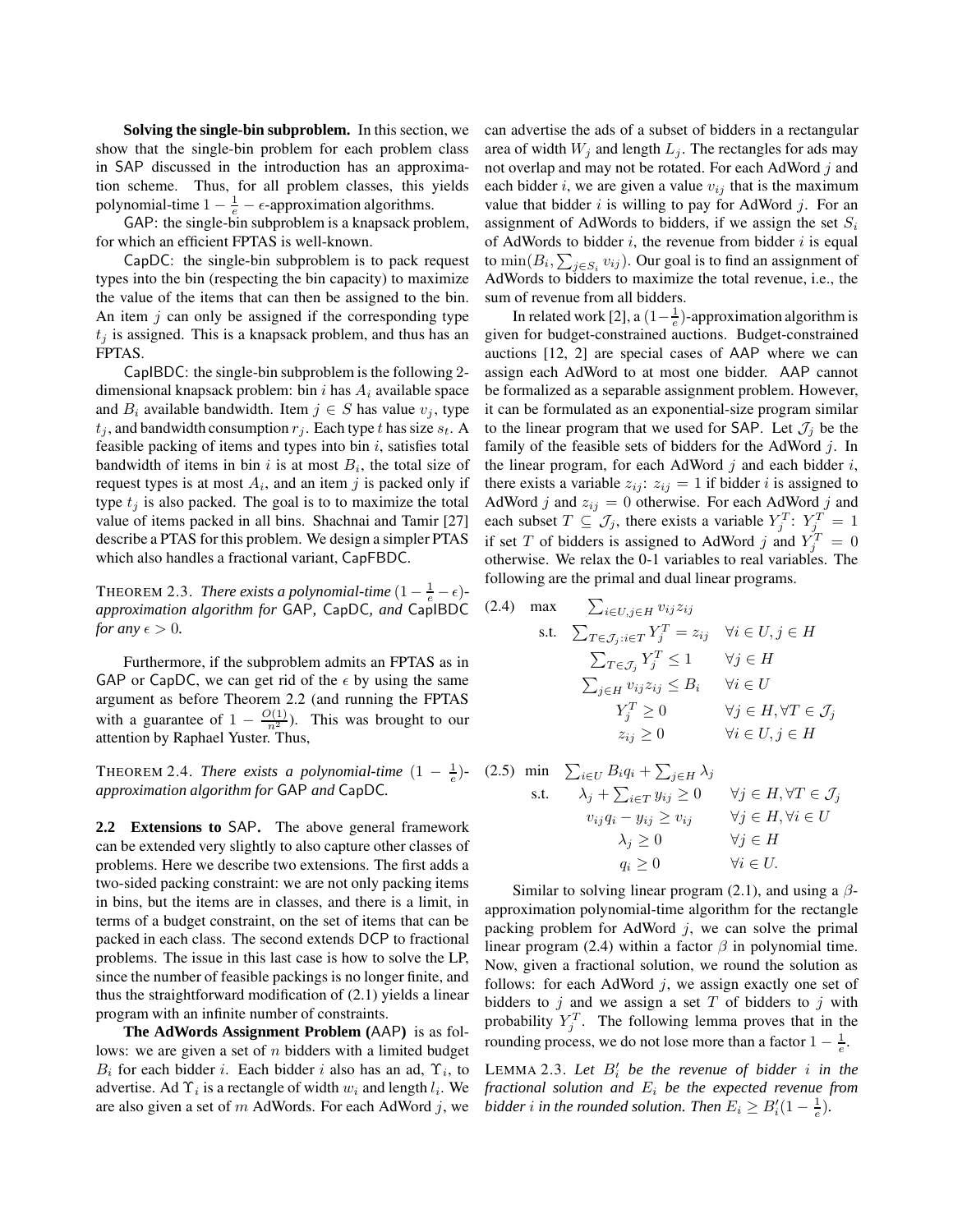*Proof.* We know that  $B'_i = \sum_{j \in H} v_{ij} z_{ij}$ . Let  $X_{ij}$  be the indicator random variable that indicates if AdWord  $j$ is assigned to bidder  $i$  in the rounded solution. Therefore,  $E_i = \mathbf{E}[min(B_i, \sum_{j \in H} X_{ij} v_{ij})]$ . We know that  $\mathbf{Pr}[X_{ij} =$  $[1] = z_{ij}$ . Therefore, similar to the proof of Theorem 4 in [2], we can show that  $E_i \geq B_i'(1 - \frac{1}{e})$ .

The above lemma along with the  $(\frac{1}{2} - \epsilon)$ -approximation algorithm for the rectangle packing problem [18] give a 0.31-approximation algorithm for AAP. If the width of the rectangles of ads and the rectangular area for advertisement  $(W_i)$  is) are the same, then the packing problem for each AdWord is a knapsack problem, therefore, our algorithm is a 0.63-approximation algorithm for this special case of AAP.

**Fractional** DCP**.** We reformulate the infinite linear program so that it has a finite, although exponential number of constraints. There is a PTAS for the corresponding separation problem, and thus we obtain polynomial time  $(1 - \frac{1}{e} - \epsilon)$  approximation algorithm. Details are omitted in this extended abstract.

## **3 Local Search Algorithms**

In this section, for any  $\epsilon > 0$ , we give a simple local search  $\left(\frac{\beta}{\beta+1}-\epsilon\right)$ -approximation algorithm for separable assignment problems given a  $\beta$ -approximation algorithm for the singlebin subproblem. This, in turn, gives a combinatorial  $(\frac{1}{2} - \epsilon)$ approximation algorithm for GAP and all variants of DCP. We also show how to extend this algorithm to give a  $(\frac{1}{2} - \epsilon)$ approximation algorithm for the k-median problem with hard capacities and packing constraints.

Fisher, Nemhauser, and Wolsey [10] describe both a simple greedy algorithm and a local search algorithm that both yield  $\frac{1}{2}$ -approximation guarantees for the problem of maximizing a submodular function subject to the constraint that the set is an independent set of a matroid, which we'll call *submodular function maximization over matroids (*SFMM*)*. Chekuri [5] gives a reduction (below) from SAP to SFMM, which implies that the algorithms in [10] yield  $\frac{1}{2}$ -approximation guarantees for SAP when  $\beta = 1$ .

**Reduction to** SFMM. Let  $\mathcal{I}_i$  be the set of all feasible packings of bin i and let  $\mathcal{I} = \cup_i \mathcal{I}_i$  (with repeated copies for sets feasible for different bins), so that each element  $S \in \mathcal{I}$ corresponds to a set of items that can packed in some bin. A feasible solution for SAP is a set of sets  $A \subseteq \mathcal{I}$  such that  $|A \cap \mathcal{I}_i| \leq 1$  for all i. The goal is to maximize  $f(A)$ where  $f(A)$  is the profit obtained by the sets in A. Define this as  $\sum_{j \in H} max_{S \in A} f_{S,j}$ . It can be verified that  $f(A)$  is a submodular set function over  $I$ . The constraint that one picks at most one element of  $\mathcal I$  from each  $\mathcal I_i$  is a simple matroid constraint.

**3.1 Our Local Search Algorithm.** We first give a naive local search  $\frac{\beta}{\beta+1}$ -approximation algorithm whose running time might be exponential. Then, we refine the algorithm and change it to a polynomial-time algorithm. Let  $S =$  $(S_1, \ldots, S_n)$  be an assignment of items to bins, where  $S_i$  is the set of items in bin i. For an assignment  $S = (S_1, \ldots, S_n)$ of items to bins, we denote the value of this assignment by  $v(S)$ . Also, let  $\alpha_i(S)$  be the total value of items satisfied by bin i in S. For an item j, let  $v_i(S)$  the value of item j in S.

The naive algorithm repeatedly iterates over the bins. For bin i, it runs procedure  $Local(i)$ .  $Local(i)$ , given current solution S, finds a repacking  $S_i'$  of bin i. If replacing  $S_i$ with  $S_i'$  improves the solution then this replacement is made. When no further improvements can be made on any bin, the algorithm halts. We call the result an β*-approximate local*  $optimal$  solution. Specifically,  $Local(i)$  does the following:

- 1. For each item j, let value<sub>j</sub> $(S)$  be equal to  $f_{i'j}$  if j is assigned to a bin  $i' \neq i$  in S, and be equal to zero if j is unassigned or is assigned to bin i in  $S$ .
- 2. For each item j, let the *marginal value* of j be  $w_i =$  $f_{ij}$  – value $_i(\mathcal{S})$ .
- 3. Use the  $\beta$ -approximation algorithm for the single-bin subproblem for bin  $i$  to pack a subset of items in bin  $i$ with the maximum *marginal value*.

LEMMA 3.1. Let  $S = (S_1, \ldots, S_n)$  be a  $\beta$ -approximate *local optimal solution and* OPT *teh value of the optimum assignment. Then*  $v(S) \ge \frac{\beta \text{OPT}}{\beta+1}$ .

The proof of this lemma is ommited. Lemma 3.1 shows that if we can find an  $\beta$ -approximate local solution then we have a  $\frac{\beta}{\beta+1}$ -approximation algorithm. We prove it is PLShard to find a local solution. The proof of this fact is very similar to the proof of Theorem 5.3. An implication of the PLS-hardness of this problem is that there exists a set of instances for which the above local search algorithm may take exponential time to converge to a local optimal solution. Below, we modify the naive algorithm to get a polynomialtime  $(\frac{\beta}{\beta+1} - \epsilon)$ -approximation algorithm. The analysis of this algorithm uses the following fact (which we prove in the proof of Theorem 3.1). Using this fact, we show that after a polynomial number of local improvements the value of the solution is a good approximate solution.

FACT 3.1. If  $v(S) \le \frac{\beta}{\beta+1}$ OPT then there is a bin i for *which* Local(*i*) *finds a packing with marginal value at least*  $\frac{\beta}{n}$ OPT  $-\frac{1+\beta}{n}v(S)$ *.* 

#### **Local Search Algorithm.**

- 1. Start with the empty solution, i.e.,  $S = (S_1, \ldots, S_n)$ and  $S_i = \emptyset$  for all  $i \in U$ .
- 2. For an appropriate  $\epsilon' > 0$ , run the following loop for  $\frac{1}{\beta}n\ln(\frac{1}{\epsilon'})$  times: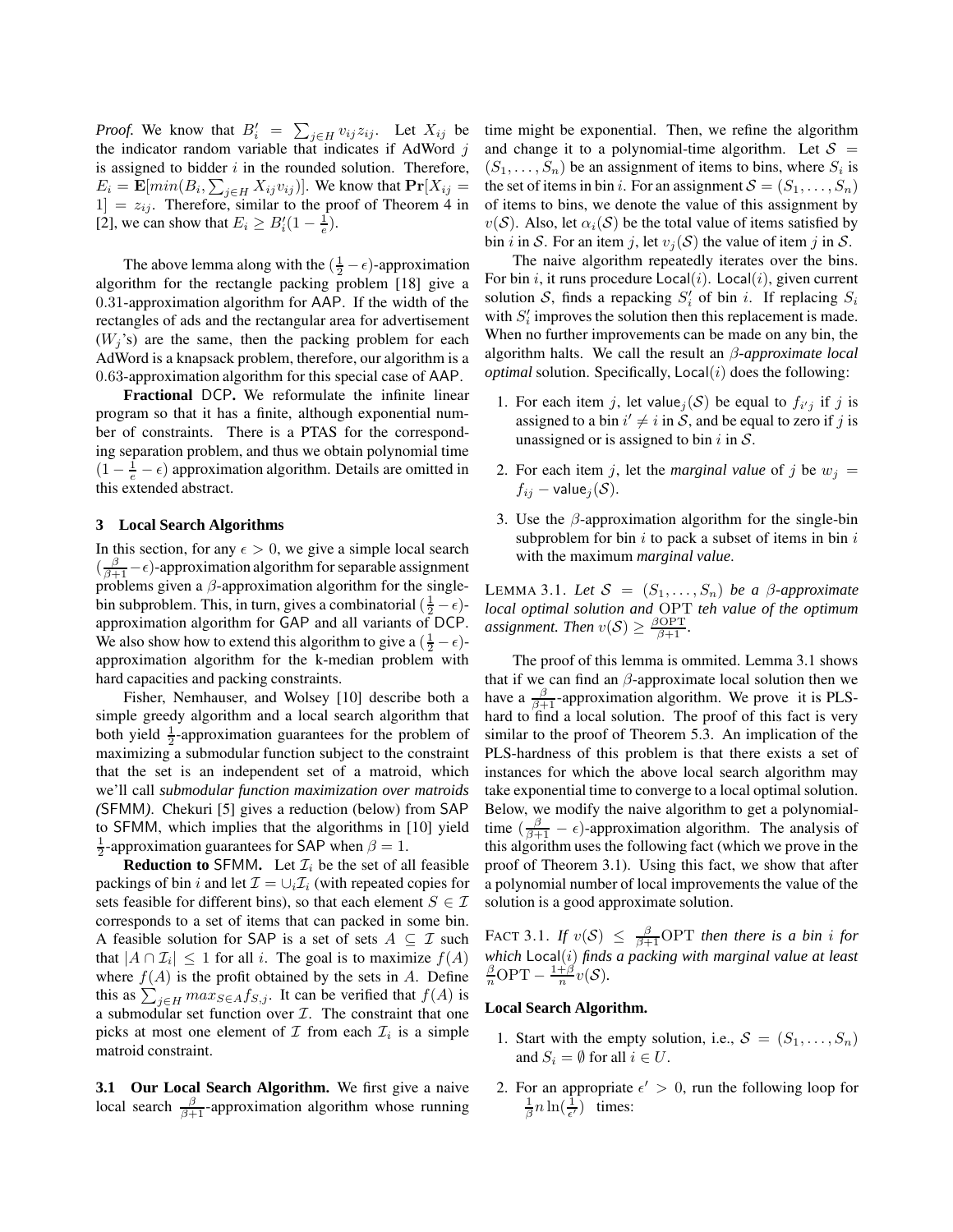- (a) Let the current assignment be  $S = (S_1, \ldots, S_n)$ .
- (b) For each bin  $i$ , run Local $(i)$ . Let the marginal value of this solution for bin i be  $W_i$  and let  $S_i'$ be the set of items with marginal value  $W_i$ .
- (c) For each bin i, let  $\Delta_i = W_i \alpha_i(\mathcal{S})$ .
- (d) Let bin  $i^*$  be the bin with the maximum  $\Delta_i$ , i.e.,  $\Delta_{i^*} \geq \Delta_i$  for any bin *i*.
- (e) If  $\Delta_{i^*} > 0$ , change the set  $S_{i^*}$  of items for bin  $i^*$ to  $S'_{i^*}$ .

THEOREM 3.1. For any  $\epsilon > 0$ , the above local search *algorithm is a polynomial-time*  $\left(\frac{\beta}{\beta+1} - \epsilon\right)$ -approximation *algorithm for* SAP*.*

*Proof.* Let  $\Omega$  be an optimal assignment, and let S be an intermediate assignment obtained in the local search algorithm. Let R be the set of items that are better served in  $\Omega$  than in S and  $L$  be the rest of the items. Let  $R_i$  be the set of items in R satisfied by bin i in  $\Omega$ . For any set T of items, let  $o(T)$  be the value of the items in T in assignment  $\Omega$  and  $l(T)$  be the value of items of T in assignment S. Thus, we have  $\text{OPT} =$  $o(R) + o(L)$  and  $v(S) = l(R) + l(L)$ . For each item  $j \in R_i$ , the marginal value of j is  $f_{ij}$  – value $_j(\mathcal{S}) \geq f_{ij} - v_j(\mathcal{S})$ . Thus, the total marginal value of items in set  $R_i$  for bin i is at least  $\sum_{j \in R_i} (f_{ij} - v_j(\mathcal{S})) = o(R_i) - l(R_i)$  and  $R_i$  is a feasible solution for bin i. Since we use a  $\beta$ -approximation algorithm to find  $W_i$ ,  $W_i \geq \beta(o(R_i) - l(R_i))$ . Therefore, algorithm to find  $W_i$ ,  $W_i \ge \beta(o(R_i) - l(R_i))$ . Therefore,<br>  $\sum_{i \in U} W_i \ge \beta \sum_{i \in U} (o(R_i) - l(R_i)) = \beta(o(R) - l(R))$ . Since  $o(L) \le l(L)$ ,  $\sum_{i \in U} W_i \ge \beta(o(R) - l(R) + o(L)$  $l(L) = \beta(\text{OPT} - v(\mathcal{S}))$ . Thus,

$$
\sum_{i \in U} \Delta_i = \sum_{i \in U} W_i - \sum_{i \in U} \alpha_i(S)
$$
  
\n
$$
\geq \beta(\text{OPT} - v(S)) - v(S)
$$
  
\n
$$
= \beta \text{OPT} - (1 + \beta)v(S).
$$

In particular,  $\Delta_{i^*} \geq \frac{\beta}{n} \text{OPT} - \frac{1+\beta}{n} v(\mathcal{S})$ . Let  $\mathcal{S}'$  be the assignment after changing the set of items of  $i^*$  to  $S'_{i^*}$ , i.e.,  $S' = (S_1, S_2, \ldots, S_{i^*-1}, s'_{i^*}, S_{i^*+1}, \ldots, S_n)$ . As a result,

$$
v(S') = v(S) + \Delta_{i^*}
$$
  
\n
$$
\geq v(S) + \frac{\beta}{n} \text{OPT} - \frac{1+\beta}{n} v(S)
$$
  
\n
$$
= v(S)(1 - \frac{1+\beta}{n}) + \frac{\beta}{n} \text{OPT}.
$$

Let  $y_k$  be the total value of the assignment after the  $k^{th}$ execution of Step 2. From the above discussion,  $y_k \geq$  $(1-\frac{1+\beta}{n})y_{k-1}+\frac{\beta}{n}$ OPT and  $y_0=0$ . Using induction, we get that for any  $1 \leq i \leq k$ :  $y_k \geq \frac{\beta}{1+\beta}(1-(1-\frac{\beta+1}{n})^k)$ OPT. By setting  $k = \frac{n \ln(\frac{1}{\epsilon'})}{\beta + 1}$ , we get  $y_k \ge \frac{\beta}{1 + \beta} (1 - \frac{1}{\ln(\frac{1}{\epsilon})})$  $\frac{1}{e^{\ln(\frac{1}{\epsilon'})}}$ )OPT =  $\frac{\beta}{1+\beta}(1-\epsilon')$ OPT. Therefore, for  $\epsilon' = \epsilon \frac{1+\beta}{\beta}$ , the value of the output of the above algorithm is at least  $(\frac{\beta}{1+\beta} - \epsilon)$ OPT as desired.

**3.2** k**-Median with Hard Capacities and Packing Constraints.** We can extend the local search algorithm for SAP to the k-median with hard capacities and packing constraints(KMed). KMed is as follows: Given a set of bins and a single-bin subproblem for each bin  $i$ , and also a set of items that have different value for each bin, choose at most K bins and pack a set of items in each selected bin to maximize the total value packed. To the best of our knowledge, this is the first constant-factor approximation algorithm for the the k-median problem with hard capacity constraints.

The local search algorithm for the KMed problem is very similar to the local search algorithm for SAP. At each step of the algorithm, we try to unpack a used bin, and pack a (possibly different) bin to increase the total value. The formal description of the algorithm and the analysis is omitted here. Thus, we get:

THEOREM 3.2. *Given a polynomial-time* α*-approximation algorithm for the single-bin subproblem, there is a*  $p$ *olynomial-time*  $\left(\frac{\alpha}{\alpha+1} - \epsilon\right)$ -approximation algorithm for KMed*.*

#### **4 A Hardness Result**

In this section, we show a hardness result for the CapDC problem and special cases of SAP. We prove that the CapDC problem is not approximable better than a factor of  $1 - \frac{1}{e}$ unless NP  $\subseteq$  DTIME $(n^{O(\log \log n)})$  showing that the  $1 - \frac{1}{e}$ approximation algorithm for CapDC is tight. This hardness result uses a hardness result by Feige, Halldorson, Kortsarz, and Srinivasan [8] for the domatic number of graphs. The *domatic number* of a graph is the maximum number of disjoint dominating sets in the graph. A subset  $S$  of vertices of a graph  $G(V, E)$  is a *dominating set* if for any vertex  $v \notin S$ , there exists a vertex  $u \in S$  which is connected to v, i.e.,  $(u, v) \in E(G)$ . We first define a set of problems that are used in the reduction and restate the result of Feige et al. [8].

The Max 3-colorability problem is as follows: Given a graph  $G = (V, E)$  color the vertices of G with 3 colors to maximize the number of legally colored edges (edges whose endpoints are colored differently). The Max 3-colorability-5 problem is the Max 3-colorability problem for 5-regular graphs. Petrank [24] proved that the Max 3-colorability problem is APX-hard. Using this proof, Feige et al. [8] proved that the Max 3-colorability-5 problem is APX-hard. Formally, they showed that for some number  $\delta$  < 1, it is NP-hard to distinguish between 5-regular graphs that have a legal 3-coloring, and 5-regular graphs in which every 3 coloring legally colors at most  $\delta$  fraction of the edges. The following claim is implicit in the hardness result of Feige et al. [8]: Given an instance  $G = (V, E)$  of the Max 3colorability-5 problem, we can construct an instance of a set cover problem with  $m = O(|V|^{O(\log \log |V|)} |E|^{O(\log \log |V|)})$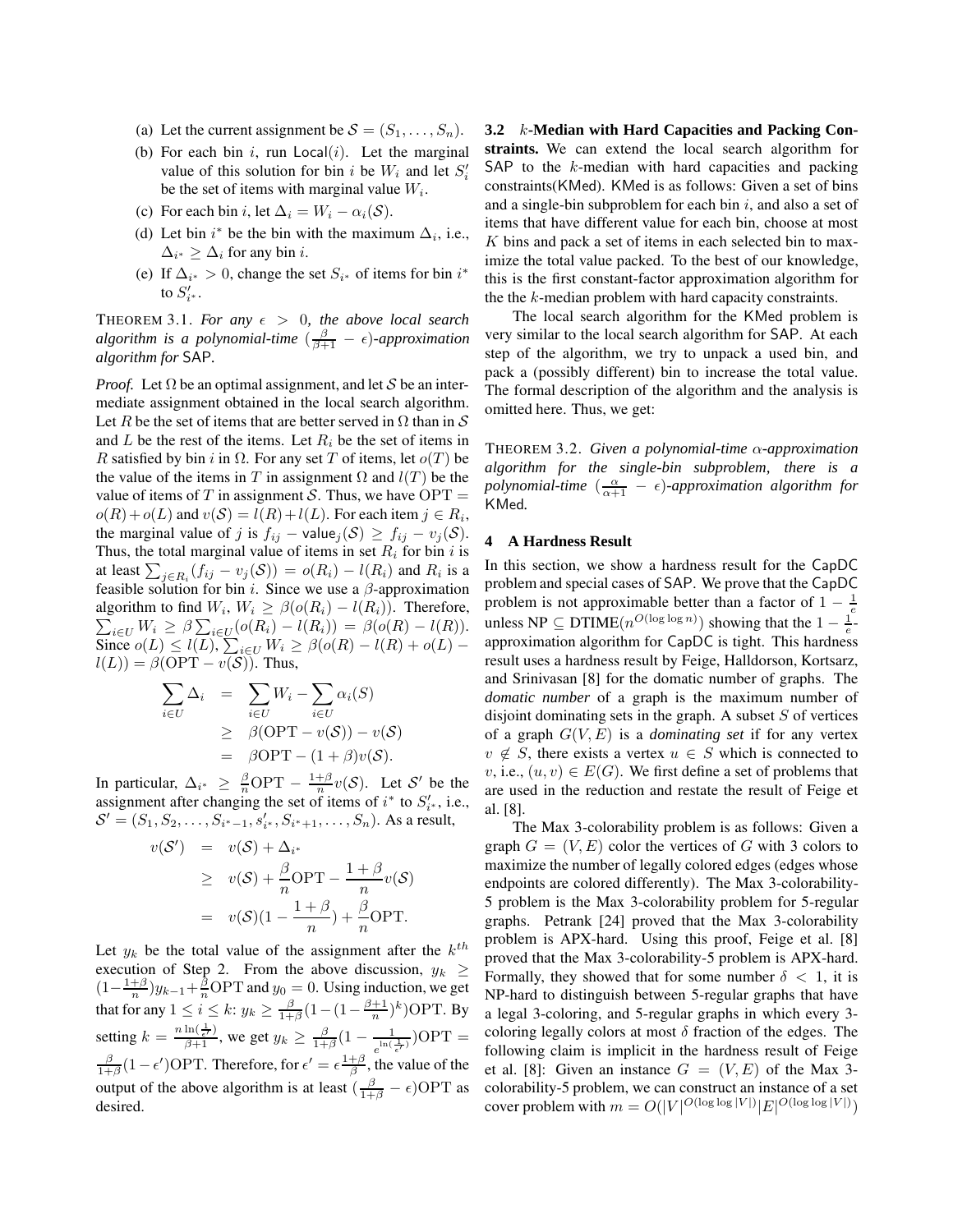elements and  $n = O(|V|^{O(\log \log |V|)} |E|^{O(\log \log |V|)})$  sets of size  $\frac{m}{p}$  where  $\frac{m}{p} = O(|V|^{O(\log \log |V|)} |E|^{O(\log \log |V|)})$  such that: (i) If the vertices of graph  $G$  are (legally) 3-colorable, then there exist  $\frac{n}{p}$  disjoint set covers, each with p sets<sup>6</sup> in the set cover instance; and (ii) If any 3-coloring of  $G$  has less than  $\delta |E|$  legally colored edges then any collection of  $\beta p$  sets cover at most  $(1 - (1 - \frac{1}{p})^{\beta p})m$  elements<sup>7</sup>.

From an instance of the set cover problem with  $n$  sets and m elements, we construct an instance of CapDC with  $\frac{n}{p}$  types,  $m \cdot \frac{n}{p}$  requests, and n cache locations as follows: For each element  $j$  in the ground set of the set cover, we put  $\frac{n}{p}$  requests  $j_1, j_2, \ldots, j_{\frac{n}{p}}$  of different types in the CapDC instance. For each set  $i$  in the set cover instance, we put a cache location i in the CapDC instance. The capacity  $A_i$ for cache location i is  $A_i = 1$  and the size of each request type is equal to 1. Thus, we can locate at most one type in each cache location. The profit of assigning request  $j_e$  to cache location  $i$  is 1 if the corresponding element  $j$  is in the corresponding set in the set cover instance. If the set cover instance has  $\frac{n}{p}$  disjoint set covers then in the instance of the CapDC problem, we can satisfy all requests of a particular type using one set cover and thus, we can find a solution to the instance of the CapDC problem with a total profit of  $\frac{mn}{p}$ . Moreover, we claim that if any collection of  $\beta p$  sets in the set cover problem, cover at most  $(1 - (1 - \frac{1}{n})^{\beta p})m$ of elements then the profit of any assignment to the CapDC problem is at most  $(1 - (1 - \frac{1}{p})^p) \frac{mn}{p}$ . Assume that in the set cover instance, any collection of  $\beta p$  sets cover at most  $(1-(1-\frac{1}{p})^{\beta p})m$  of the elements. Consider a solution S with the maximum profit for the CapDC problem. For  $1 \le t \le \frac{n}{p}$ , let  $\alpha_t p$  be the number of cache locations that keep the request type t in solution S. We know that  $\sum_{t=1}^{\frac{n}{p}} \alpha_t p = n$ . Also from the inequality  $(1 - (1 - \frac{1}{p})^{xp}) + (1 - (1 - \frac{1}{p})^{tp}) \le$  $(1 - (1 - \frac{1}{p})^{yp}) + (1 - (1 - \frac{1}{p})^{zp})$  where  $x \le y \le z \le t$ and  $x + t = y + z$ , it follows that the profit of S maximizes when all  $\alpha_t$  for  $1 \leq t \leq \frac{n}{p}$  are the same, i.e.,  $\alpha_t = 1$ . By setting  $\alpha_t = 1$ , we have that the profit of S is at most  $\sum_{t=1}^{\frac{n}{p}}(1-(1-\frac{1}{p})^{\alpha_t p})m \leq \sum_{t=1}^{\frac{n}{p}}(1-(1-\frac{1}{p})^p)m \leq$  $(1-(1-\frac{1}{p})^p)\frac{mn}{p}.$ 

Therefore, if we apply the Feige et al. reduction from

Max 3-colorobality-5 to the set cover and the above reduction from the set cover to the CapDC problem, we have the following: Given an instance of Max 3-colorability-5 problem, we can construct an instance of the CapDC problem with  $\frac{n}{p}$  types,  $m \cdot \frac{n}{p}$  requests, and n cache locations such that: (i) If vertices of graph  $G$  are (legally) 3-colorable, then there exists a solution with profit  $\frac{mn}{p}$  for the CapDC instance; and (ii) If any 3-coloring of G has less than  $\delta |E|$  legally colored edges, the maximum possible profit of the CapDC instance is at most  $1 - (1 - \frac{1}{p})^p$  of the number of requests, i.e.,  $(1-(1-\frac{1}{p})^p)\frac{mn}{p}.$ 

Note that  $(1 - (1 - \frac{1}{p})^p)$  tends to  $1 - \frac{1}{e}$  as p tends to  $\infty$ . Therefore, for any  $\epsilon > 0$ , there exists a sufficiently large p such that  $(1 - (1 - \frac{1}{p})^p) \le (1 - \frac{1}{e}) + \epsilon$ . Hence, for any  $\epsilon > 0$ , for any sufficiently large instance of Max 3colorability-5 problem, we can construct an instance of the CapDC problem with  $\frac{n}{p}$  types,  $m \cdot \frac{n}{p}$  requests, and n cache locations such that:

- If vertices of graph  $G$  are (legally) 3-colorable, then there exists a solution with profit  $\frac{mn}{p}$  for the CapDC instance.
- If any 3-coloring of G has less than  $\delta |E|$  legally colored edges, the maximum possible profit of the CapDC instance is at most  $1 - \frac{1}{e} + \epsilon$  of the number of requests, i.e.,  $(1-\frac{1}{e}+\epsilon)\frac{mn}{p}$ .

This shows that for any  $\epsilon > 0$ , if we can approximate the CapDC problem within a factor better than  $1 - \frac{1}{e} + \epsilon$  then we can distinguish between the aforementioned cases of the sufficiently large instances of the Max 3-colorability-5 problem in time  $O(V^{O(\log \log V)} E^{O(\log \log V)})$ . Since distinguishing between these two cases of the Max 3-colorability-5 problem is NP-hard, if we can approximate the CapDC problem in polynomial time within a factor of  $1 - \frac{1}{e} + \epsilon'$  for  $\epsilon' < \epsilon$ , then  $NP \subseteq DTIME(n^{O(\log \log n)})$ . Note that in the above reduction, we only used instances of the CapDC problem with uniform sizes and uniform capacities, this shows that even the uniform CapDC problem is not approximable within a factor better than  $1 - \frac{1}{e}$  unless  $NP \subseteq DTIME(n^{O(\log \log n)})$ . In particular, it means that there are instances of SAP in which the single-bin subproblem is solvable in polynomial time, but the multiple-bin SAP problem is not approximable within a factor better than  $1 - \frac{1}{e}$  unless  $NP \subseteq DTIME(n^{O(\log \log n)})$ .

#### **5 A Decentralized Mechanism**

In this section, we explore methods to obtain decentralized algorithms with a good performance. Motivated from service provider cellular networks [13], we may assume that bins or cache locations are selfish agents (resident subscribers) who want to maximize their own profit. We state the results of this section in terms of DCP terminology, but all the results hold

<sup>&</sup>lt;sup>6</sup>See Lemma 17 of [8]. In fact, Feige et al. [8] present their result in terms of the dominating set and the domatic number problem. We restate their result for the set cover problem.

<sup>&</sup>lt;sup>7</sup>The proof of this claim comes from the proof of Lemma 18 of [8], in which authors refer to the hardness result for the set cover problem by Feige (e.g. see Proposition 4.3 of [7]). Essentially, the proof of our claim comes from the fact that for the construction in [7] applied to our problem, any collection of  $\beta p$  sets cover at most  $(1 - (1 - \frac{1}{p})^{\beta p})m$  elements [9]. The reason is that the number of elements that  $\beta p$  sets cover is less than the expected number of elements that  $\beta p$  random sets of size p cover where a random set is a set in which each element is picked uniformly at random and independent of other elements. We also note that  $p$  is not a constant. In particular, as |V| tends to  $\infty$ , p also tends to  $\infty$ .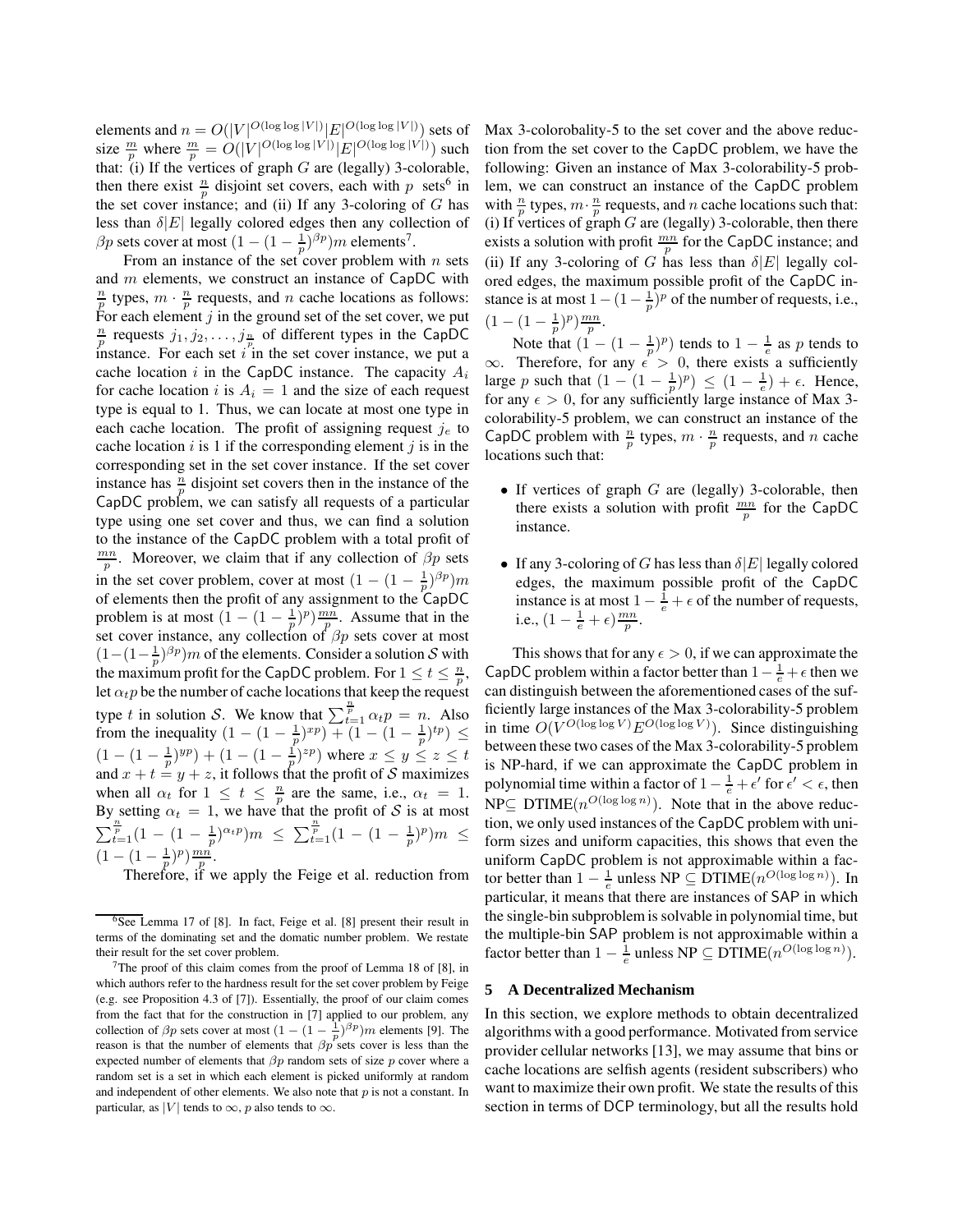for separable assignment problems. Proofs of this section are omitted here and can be found in Mirrokni [20].

We define the *distributed caching game* in the setting of CapIBDC - with both capacity and bandwidth constraints. Each cache location is a player of this game. The strategy of a player i is to choose a subset of requests  $D_i$  such that the total bandwidth of these requests is within the bandwidth of the player  $(\sum_{j \in D_i} b_j \leq B_i)$  and the total capacity of types of these requests is less than the capacity of the player  $(\sum_{t \in \{t_j | j \in D_i\}} a_t \leq A_i)$ . A strategy profile S is a vector of strategies for each player. Given  $S$ , each request goes to a cache location with the minimum connection cost among the set of cache locations that provide this request. The profit of this request is evenly divided between the cache locations with the minimum connection cost. The reward of a cache location is the sum of profits of the requests it actually serves. The *social value* of strategy profile S, denoted by  $v(S)$ , is the sum of profits of all players. This value  $v(S)$  is a measure of the efficiency of the assignment of requests and request types to cache locations. We assume that cache locations are selfish and choose strategies to maximize their own profit. Since the distributed caching game is a strategic game, it has (mixed) Nash equilibria [21]. We prove that in a Nash equilibrium of this game, the social value is at least  $\frac{1}{2}$  of the optimal social value.

# THEOREM 5.1. *The price of anarchy of the distributed caching game for a mixed Nash equilibrium is at most 2.*

We can show that this game is a valid-utility game. These games are defined by Vetta [32]. The results in [32] imply that the price of anarchy is 2. However, it is simpler to give a direct proof of Theorem 5.1. We further investigate existence of pure strategy Nash equilibria in these games and prove the following:

THEOREM 5.2. *There are instances of* CapDC *game that have no pure Nash equilibria. Moreover, there exist cycles of best responses in the uniform* CapDC *game.*

Finally, we prove that there are instances of the uniform CapDC game in which finding a pure Nash equilibrium is PLS-complete [19, 23, 26].

THEOREM 5.3. *There are instances of the uniform* CapDC *game with pure Nash equilibria*<sup>8</sup> *for which finding a pure Nash equilibrium is PLS-complete.*

*Proof.* We give a reduction from the local search Max-Cut problem with swapping neighborhood to the uniform CapDC game.

Consider an instance  $G = (V, E)$  of the Max-Cut problem with weights  $w : E \to N$  on edges. We construct an instance  $\mathcal{R}(G)$  of the CapDC game as follows: Each player corresponds to a vertex of graph  $G$ . There are two types of requests:  $p$  and  $q$ . The size of each request type is equal to one and the capacity of each cache location is one. For each edge, we define one request each of type  $p$  and  $q$ : request  $p_{uv}$  and request  $q_{uv}$ . The connection costs of both  $p_{uv}$  and  $q_{uv}$  to either u or v is zero and to any other vertex is  $w_{uv} + 1$ . The reward of each of these two requests is  $w_{uv}$ .

Each player caches either request type  $p$  or  $q$ . For each edge  $(u, v)$ , if both u and v cache requests of the same type then they each get profit  $\frac{w_{uv}}{2}$ . If they cache different types then they each get profit  $w_{uv}$ . Thus, given a strategy profile, the total profit obtained is  $w(E)+w(C)$  where C is the set of edges with one player caching type  $p$  and the other caching type  $q$ . In the Max-Cut problem,  $C$  corresponds to the cutset defined by the cut with all vertices that cache type p on one side and all vertices that cache type  $q$  on the other. Call this cut  $\mathcal{M}(\mathcal{S}, G)$ .

Under this profit sharing scheme, it is clearly in player u's best interest to include all requests of the type it caches that correspond to edges incident to  $u$  in  $G$ . Let  $\mathcal L$  be the set of strategy profiles S of the instance  $\mathcal{R}(G)$  that have this form.

In a strategy profile  $S \in \mathcal{L}$  of game  $\mathcal{R}(G)$ , player u can strictly improve his payoff by playing switching from request type  $p$  to request type  $q$  if and only if the value of the cutset  $\mathcal{M}(\mathcal{S}, G)$  strictly improves by moving u to the other side of the cut. Thus, if a strategy profile  $S \in \mathcal{L}$  is a pure Nash equilibrium in game  $\mathcal{R}(G)$ , then  $\mathcal{M}(\mathcal{S}, G)$  is a local optimal solution of the Max-Cut local search problem for graph G.

Thus, if we have a polynomial-time algorithm for finding a pure Nash equilibrium  $S$  (or a sink equilibrium) in any instance of the uniform CapDC game, since this pure Nash equilibrium is in  $\mathcal{L}$ , this implies a polynomial-time algorithm for finding a local optimum  $\mathcal{M}(\mathcal{S}, G)$  of any instance of the Max-Cut local search problem with swapping neighborhood. The PLS-hardness follows from a PLS-completeness result of Schaffer and Yannakakis [26].

**Acknowledgements.** We thank Li Li for helpful discussions on the problem formulation and motivations from cellular networks. We thank Raphael Yuster for pointing out the stronger version of the inequality of Lemma 2.1 that lead to Theorem 2.4. And we thank Chandra Chekuri for pointing out the reduction of SAP to SFMM described in Section 3.

<sup>8</sup>We can also say that finding a *sink equilibrium* [14, 20] is PLScomplete. A sink equilibrium is a set of strategy profiles that is closed under best-response moves. A pure equilibrium is a sink equilibrium with exactly one profile [14, 20].